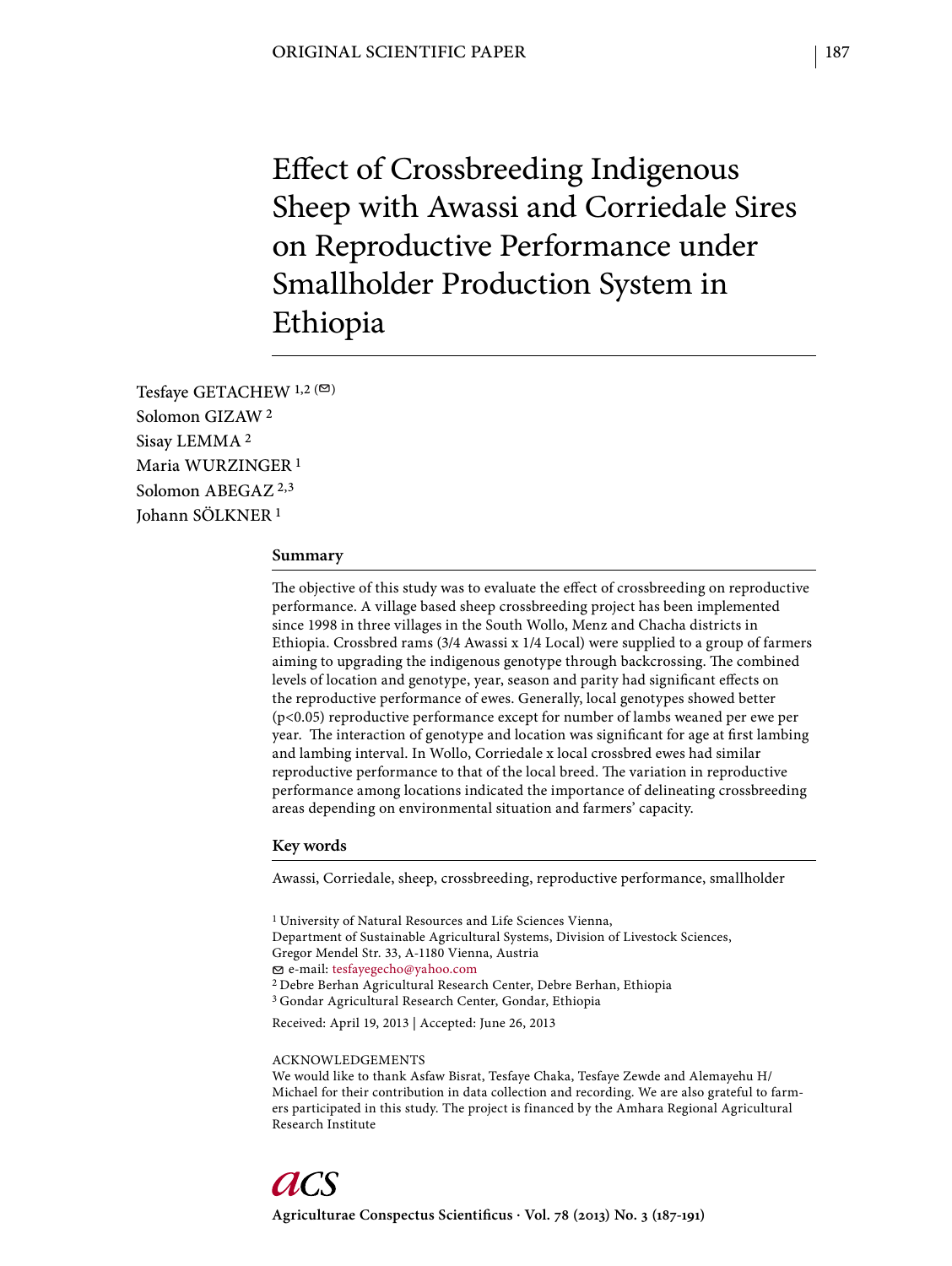# **Aim**

Crossbreeding using fast growing sire lines has been suggested as rapid way of breed improvement and has been applied in the tropics to exploit breed complementarity. However many attempts have failed due to introduction of breeds not adapted to tropical conditions (Philipsson et al., 2011). A crossbreeding project using exotic Awassi and Corriedale sire is currently underway in the highlands of Ethiopia in three different locations to improve meat and wool production. Increasing the number of lambs marketed per ewe per year is a major way to improve the efficiency of meat production in sheep. Evaluating the performance, particularly related to reproduction of crossbred animals at each stage of the project is essential. So far reproductive performances of crossbreds under farmers' situation have not been evaluated. Thus this paper is aimed at evaluating the effect of crossbreeding on the reproductive performance of ewes.

## **Material and methods**

Community-based sheep crossbreeding has been implemented since 1998 in three villages of Wollo, Menz and Chacha districts in Ethiopia in the framework of a project run by Debre Berhan Agricultural Research Center (DBARC). In this crossbreeding scheme, high grade exotic crossbred (3/4 Awassi x 1/4 Menz and 3/4 Corriedale x 1/4 Menz) rams were distributed to farmers and used to upgrade the indigenous sheep breeds throgh repeated backcrossing. The Awassi crossbred rams were distributed in all the three sites while Corriedale crossbred rams were distributed only to the Wollo site. In 1998, three Awassi crossbred rams were distributed to each of the three locations and eight 8 Corriedale crossbred rams disributed to Wollo site only. In 2001 additional (n=10) Awassi crossbred rams were distributed to each site. Rams were borrowed to a group of farmers to use it in common by rotating within and among groups. A crossbred ram used for one year in a group was then transfered to another group to control inbreeding. However farmers usually wanted to use better ram repeatedely and some farmers resisted to rotate ram as planned.

Data on reproductive performances collected from 1998 to 2008 from a total of 71 farmers (26 in Wollo, 18 in Chacha and 27 in Menz) were used in this analysis. For the analysis ewes were categorized as local, Awassi x local and Corriedale x local crossbred. Crossbred ewes having 37.5% and above exotic blood level were considered as crossbred and the few ewes having less than 37.5% exotic blood level were excluded from the analysis. A total of 6228 lambing (2339 in Menz, 2185 in Chacha and 1704 in Wollo) records were used for the analysis. Data were analyzed using GLM procedure of SAS version 9.2 (SAS, 2008). Three locations (Menz, Chacha and Wollo) and two genotypes (Local and Awassi crossbred) plus one additional genotype (Corriedale crossbred) in Wollo site combined resulted in 7 levels of location and genotype combinations (Table 1). Then the combined levels of location and genotype, year of lambing, season of lambing and parity of the ewe were fitted as class variables and the reproductive performances as dependant variable. The effects of genotype and location and their interactions were evaluated using the 6 contrasts as indicated in Table 1. The first contrast was to assess the effect of Awassi crossbreeding. The second was

|  |  |  |  |  | Table 1. Location by genotype combinations and contrasts |  |  |
|--|--|--|--|--|----------------------------------------------------------|--|--|
|--|--|--|--|--|----------------------------------------------------------|--|--|

| Contrast                   |          |          | MeAw MeLo ChAw |      | Chlo WoAw WoLo WoCo |      |          |
|----------------------------|----------|----------|----------------|------|---------------------|------|----------|
| 1 - Aw ys Lo               | $+1$     | -1       | $+1$           | -1   | $+1$                | -1   |          |
| 2 - Me vs $(Ch + Wo)/2 +2$ |          | $+2$     | $-1$           | $-1$ | -1                  | -1   |          |
| $3 - Ch$ vs Wo             | $\Omega$ | $\bf{0}$ | $+1$           | $+1$ | -1                  | -1   | $\Omega$ |
| $4$ - Interaction $1x2$    | $+2$     | $-2$     | -1             | $+1$ | -1                  | $+1$ | $\Omega$ |
| 5 - Interaction 1x3        | $\bf{0}$ | $\bf{0}$ | $+1$           | - 1  | -1                  | $+1$ | $\Omega$ |
| 6 - WoCo vs WoLo           | $\Omega$ | $\Omega$ | $\theta$       | 0    | $^{\circ}$          |      |          |
|                            |          |          |                |      |                     |      |          |

Me – Menz; Aw – Awassi; Lo – Local; Ch – Chacha; Wo – Wollo; Co – Corriedale

to compare Menz vs (Chacha + Wollo) locations. The reason to compare Menz vs (Chaca + Wollo) is that the crossbred rams that were produced using Menz local breeds have 25% of Menz local genes and thus the progeny in Menz can experience a lower heterosis effect with respect to Wollo and Chacha. The third contrast was to compare the locations Chacha and Wollo. The fourth contrast was to see the interaction of 2 genotypes (Awassi and Local genotypes) and two locations (Menz and Chacha + Wollo). The fifth contrast was used to test the interaction of 2 genotypes and 2 locations (Chacha and Wollo). The last contrast was to see the effect of Corriedale genotype (Wollo Corriedale vs Wollo Local).

# **Results**

Least square means and standard errors of reproductive performances of local and crossbred ewes in different locations are presented in Table 2.

## Age at first lambing

Age at first lambing was significantly ( $p$ <0.05) affected by location/genotype combined levels, year and season. Age at first lambing for local ewes (472.7 days) was significantly lower than the Awassi crossbred ewes (553.2 days). The pooled mean of Chacha and Wollo (481.5 days) was lower (p<0.05) than the mean of Menz ewes (576.5 days). Wollo ewes showed lower age at first lambing than ewes in Chacha (461.6 vs 501.4 days). The interaction of the two genotypes (Local and Awassi crossbred) and the two locations (Menz and Wollo  $+$  Chacha) was significant whereas the interaction of the two genotypes mentioned above and two locations (Wollo and Chaha) was not significant. Corriedale ewes in Wollo were not significantly ( $p>0.05$ ) different from Local ewes in Wollo.

#### **Lambing interval**

Lambing interval was affected ( $p$ <0.05) by location/genotype combined levels, year of lambing, season of lambing and parity of ewe. Lambing interval of Local ewes (247.6 days) was lower (p<0.05) than the lambing interval of Awassi crossbred ewes (286.3 days). Ewes in Menz had longer lambing intervals compared to the average mean lambing interval of Chacha and Wollo (294.7 vs 253.1 days). The interaction of the two genotypes (Local and Awassi crossbred) and the two locations (Menz and Wollo + Chacha) was significant ( $p$ <0.05) whereas the interaction of these two genotype mention and two locations (Wollo and Chaha) was not significant (p>0.05). Wollo Corriedale x Local crossbred ewes had similar lambing interval with Local breeds.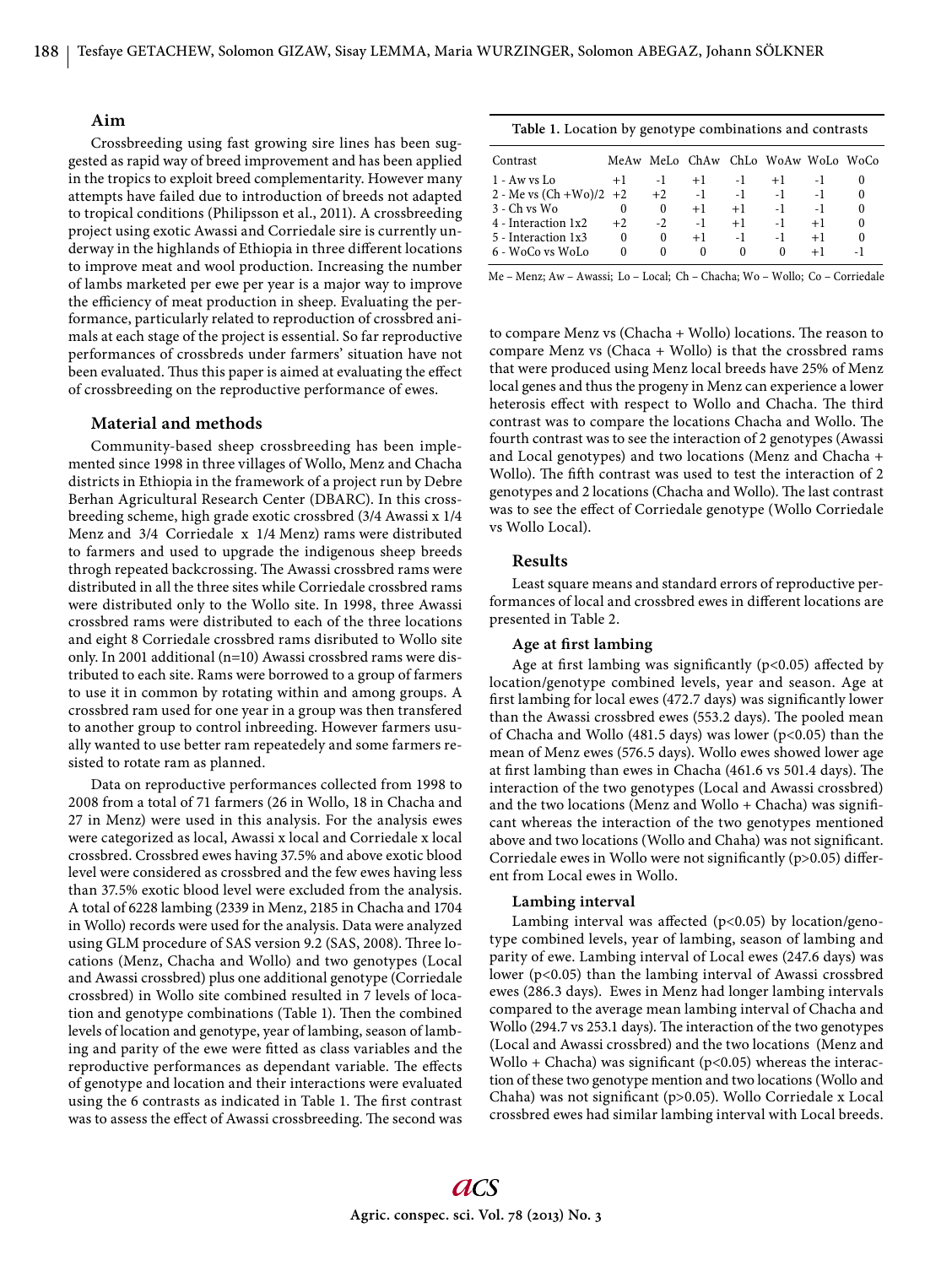**Table 2.** Least square means (LSM) and standard error (SE) of reproductive performances of local and crossbred ewes by location and genotype

| Location-Genotype      |             |             | LSM (SE)     |              |              |
|------------------------|-------------|-------------|--------------|--------------|--------------|
|                        | AFL         |             | <b>EPPWT</b> | <b>NLBEY</b> | <b>NLWEY</b> |
| Chacha Local           | 462.9(17.3) | 255.8(8.6)  | 27.4(0.28)   | 1.71(0.05)   | 1.18(0.05)   |
| Chacha Awassi cross    | 540.0(19.6) | 279.7(12.1) | 30.0(0.36)   | 1.62(0.06)   | 1.05(0.08)   |
| Menz Local             | 522.3(17.4) | 260.0(8.7)  | 23.1(0.28)   | 1.58(0.05)   | 1.00(0.05)   |
| Menz Awassi cross      | 630.7(20.9) | 329.4(15.1) | 26.9(0.42)   | 1.45(0.08)   | 1.01(0.09)   |
| Wollo Local            | 434.1(21.2) | 227.1(9.2)  | 27.9(0.30)   | 1.94(0.05)   | 1.12(0.06)   |
| Wollo Awassi cross     | 489.1(24.1) | 249.7(18.0) | 33.9(0.50)   | 1.78(0.10)   | 1.00(0.12)   |
| Wollo Corriedale cross | 469.4(21.7) | 224.9(11.8) | 31.9(0.36)   | 1.86(0.06)   | 1.17(0.08)   |
| MSE                    | 90.4        | 99.37       | 3.55         | 0.51         | 0.72         |

AFL – Age at first lambing; LI – Lambing interval; EPPWT – Ewe postpartum weight; NLBEY – Number of lambs born per ewe per year; NLBWEY - Number of lambs weaned per ewe per year; MSE – Mean square error.

Table 3. Contrasts for different group of genotype and location and p values for reproductive traits

| Contrasts               |          |          | P-values     |              |              |
|-------------------------|----------|----------|--------------|--------------|--------------|
|                         | AFL      |          | <b>EPPWT</b> | <b>NLBEY</b> | <b>NLWEY</b> |
| $1 - Aw$ vs $Lo$        | < 0.0001 | <0.0001  | < 0.0001     | 0.0015       | 0.1135       |
| 2 - Me vs $(Ch + Wo)/2$ | < 0.0001 | < 0.0001 | < 0.0001     | 0.0001       | 0.1071       |
| 3 - Ch vs Wo            | 0.0018   | 0.0066   | < 0.0001     | 0.0001       | 0.3458       |
| 4 - Interaction 1x2     | 0.0036   | 0.0421   | 0.2932       | 0.9969       | 0.2005       |
| 5 - Interaction 1x3     | 0.9414   | 0.4275   | < 0.0001     | 0.4947       | 0.9546       |
| 6 - WoCo ys WoLo        | 0.1692   | 0.4066   | < 0.0001     | 0.3605       | 0.1690       |

AFL – Age at first lambing; LI – Lambing interval; EPPWT – Ewe postpartum weight; NLBEY – Number of lambs born per ewe per year; NLBWEY - Number of lambs weaned per ewe per year; Aw – Awassi; Lo – Local; Me – Menz; Ch – Chacha; Wo – Wollo; WoCo – Wollo Corriedale; WoLo – Wollo Local.

# **Ewe postpartum weight**

Ewe postpartum weight was significantly ( $p$ <0.05) affected by location/genotype, year of lambing, season of lambing and parity of the ewe. Generally Awassi x Local crossbred ewes had higher weight at postpartum than locals (30.3 vs 26.2 kg). Ewe postpartum weight in Menz (25.0 kg) was lower than that of pooled Wollo and Chacha ewes (29.8 kg). Ewes in Wollo were heavier postpartum than ewes in Chacha. There was no interaction between genotype and location (Menz and Wollo + Chacha) however the interaction of genotype and location (Wollo and Chacha) was significant. In Wollo, post partum weight of Corriedale crossbred ewe was higher (p<0.05) than Local ewes of Wollo.

# **Number of lambs born and weaned per ewe per year**

Number of lambs born per ewe was affected ( $p$ <0.05) by location/genotype, year, season of lambing and parity. Local ewes had more lambs (1.74) per year than Awassi crossbred ewes (1.62). Ewes in Chacha and Wollo sites were also able to produce more lambs (1.76) compared with ewes in Menz (1.51). Ewes in Wollo had more lambs per year than ewes in Chacha (1.86 vs 1.67 lambs). Number of lambs born per ewe per year of Corriedale x Local crossbred ewes in Wollo was similar (p>0.05) with Local ewes. Genotype, location and the interaction of the two had no effect ( $p$ >0.05) on number of lambes weaned per ewe per year.



**Figure 1.** Location by genotype interaction for age at first lambing (left) and lambing interval (right)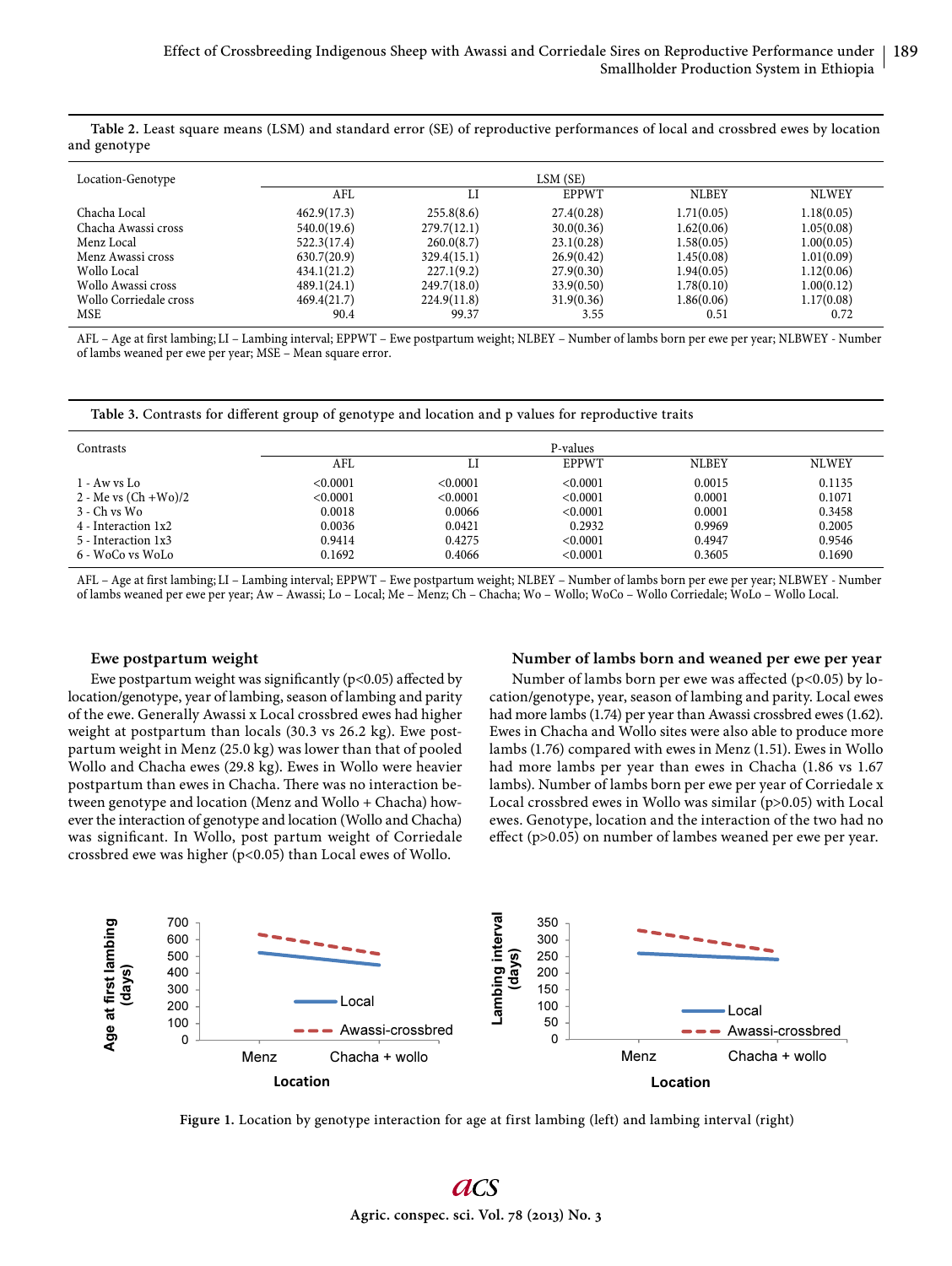## **Discussion**

Age at first lambing observed in this study (434.1 to 630.7) days) seemed to be comparable with that reported in tropical systems reported between 431 and 572 days (Asare and Wilson, 1985; Armbruster et al., 1991; Galina et al., 1996). Lambing interval for local ewes found in this study ranged from 226.9 to 257.8 days is fairly comparable with that of reported for Ethiopian and Mexican sheep (Mukasa-Mugerwa et al., 1994; Galina et al., 1996). Local ewes were consistently better than Awassi crossbred ewes in all studied reproductive performances except number of lambs weaned per ewe per year. However the presence of interaction between genotype and location in age at first lambing and lambing interval suggests that similar genotypes performed differntly in different locations. For example the difference between locals and crosses in Menz and (Chacha + Wollo) was 54.5 and 23.4 days for lambing interval and 108.4 and 66 days for age at first lambing, respectively (Figure 1). Reduced performance in Menz location might be attributed to the environmental difference. Furthermore, the 75% Awassi rams for distribution were produced using the local sheep breed in Menz and thus the off spring in Chacha and Wollo benefited with more heterosis than offsprings in Menz.

The wide range of variability in reproduction performance was also observed for Awassi sheep in another studies (Younis et. al., 1978; Epstein, 1982) indicated the higher effect of management and environment on this trait (Galina et al., 1996; Al-Haboby et al*.,*1999; Gbangboche et al., 2006; Kremer et al., 2010; Mokhtari et al., 2010). Furthermore, low heritability for reproductive traits had been reported many times (e.g., Rosati et al., 2002; Mokhtari et al., 2010; Selvaggi et al., 2010). Thus focus should be given on improving the environment like ewe nutrition before mating, during late pregnancy and early lactation for the improvement of reproductive performance (Sendros et al., 1995). Variation in reproductive performance among location, season, year and management was also reported by Gbangboche et al. (2006) and Komprej et al. (2011) and these authors pointed out that better environments and management systems is required for crossbreeding program to be successful.

Productivity of sheep farming is dependent on both growth, lamb survival and reproductive performance of the breed. While the Awassi crossbred ewes were inferior in number of lambs born per ewe per year, they showed comparable performance in number of lambs weaned per ewe per year. This is due to the fact that crossbreds are heavier at birth (Hassen et al. 2002) and this contributed for better survival of the growing lambs (Tibbo, 2006). Better growth and survival of lambs produced from crossbred ewes in Wollo was also reported by Gizaw and Tesfaye (2009). Inbreeding depression is higher for traits of low heritability than the highly heritable traits. Thus, the use of limited number of crossbred rams in this project might also contribute for the lower reproductive performance of crossbred ewes. However the effect of inbreeding on reproductive performance needs further investigation in the context of the present study.

## **Conclusions**

Reproductive performance of ewes is influenced by many of the non-genetic and genetic factors. Awassi crossbreds performed worse in reproductive performance than local ewes except in number of lambs weaned per ewe per year. However the inferiority of Awassi crossbred ewes in many of the reproductive performance is offset by their ability to raise their lambs to weaning age. Although not considered in this study, growth performance (another important paramter) should be considered in addition to reproductive performace for careful evalaution, choice and use of a breed. The variation in performance due to genotype, location and other environmental factors promoted the significance improving the management practices in the existing crossbreeding scheme. Developing appropriate exotic blood levels for each area and devising alternative crossbreeding systems that enable use of Local and Corriedale x local crossbred ewes as dam lines should be taken into consideration.

## **References**

- Al-Haboby A.H., Salman A.D., Abdul Kareem T.A. (1999). Influence of protein supplementation on reproductive traits of Awassi sheep grazing cereal stubble. Small Rumin. Res. 34: 33- 40.
- Armbruster T., Peters K.J., Hadji-Thomas A. (1991). Sheep production in the humide zone of West Africa: III – Mortality and productivity of sheep in improved production systems in Cˆoted'Ivoire. J. Anim. Breed. Genet. 108: 210- 220.
- Asare O.E., Wilson R.T. (1985). Notes on Village System of Small Ruminant Production in Ghana and Bibliography of Ghannaian Small Ruminant Research. ILCA Group Document No. SRC. 5. Addis Ababa, Ethiopia.
- Epstein H. (1982). The FAO/UNEP Consultation on Animal Genetic Resources Conservation and Management, held in 1980. World Animal Review, A quarterly journal on animal health, production and products no. 44-1982.
- Galina M.A., Morales R., Silva E., Lopez B. (1996). Reproductive performance of Pelibuey and Blackbelly sheep under tropical management systems in Mexico. Small Rumin. Res. 22: 3l- 37.
- Gbangboche A.B., Adamou-Ndiaye M., Youssao A.K.I., Farnir F., Detilleux J., Abiola F.A., Leroy P.L. (2006). Non-genetic factors affecting the reproduction performance, lamb growth and productivity indices of Djallonke sheep. Small Rumin. Res. 64: 133- 142.
- Gizaw S., Getachew T. (2009). Awassi-Menz sheep crossbreeding project in Ethiopia: Achievements and lessons learnt. Proceedings of ESGPIP sheep and goat project review conference, Hawassa, Ethiopia.
- Hassen Y., Sölkner J., Gizaw S., Baumung R. (2002). Performance of crossbred and indigenous sheep under village conditions in the cool highlands of central-northern Ethiopia: growth, birth and body weights. Small Rumin. Res. 43: 195-202.
- Komprej A., Gorjanc G., Kompan D. (2011). Lambing Interval in Jezersko-Solčava and Improved Jezersko-Solčava Breed. 76: 353- 356
- Kremer R., Barbato G., Rista L., Rosés L., Perdigón F. (2010). Reproduction rate, milk and wool production of Corriedale and East Friesian×Corriedale F1 ewes grazing on natural pastures. Small Rumin. Res. 90: 27- 33.
- Mokhtari M.S., Rashidi A., Esmailizadeh A.K. (2010). Estimates of phenotypic and genetic parameters for reproductive traits in Kermani sheep. Small Rumin. Res. 88: 27- 31.